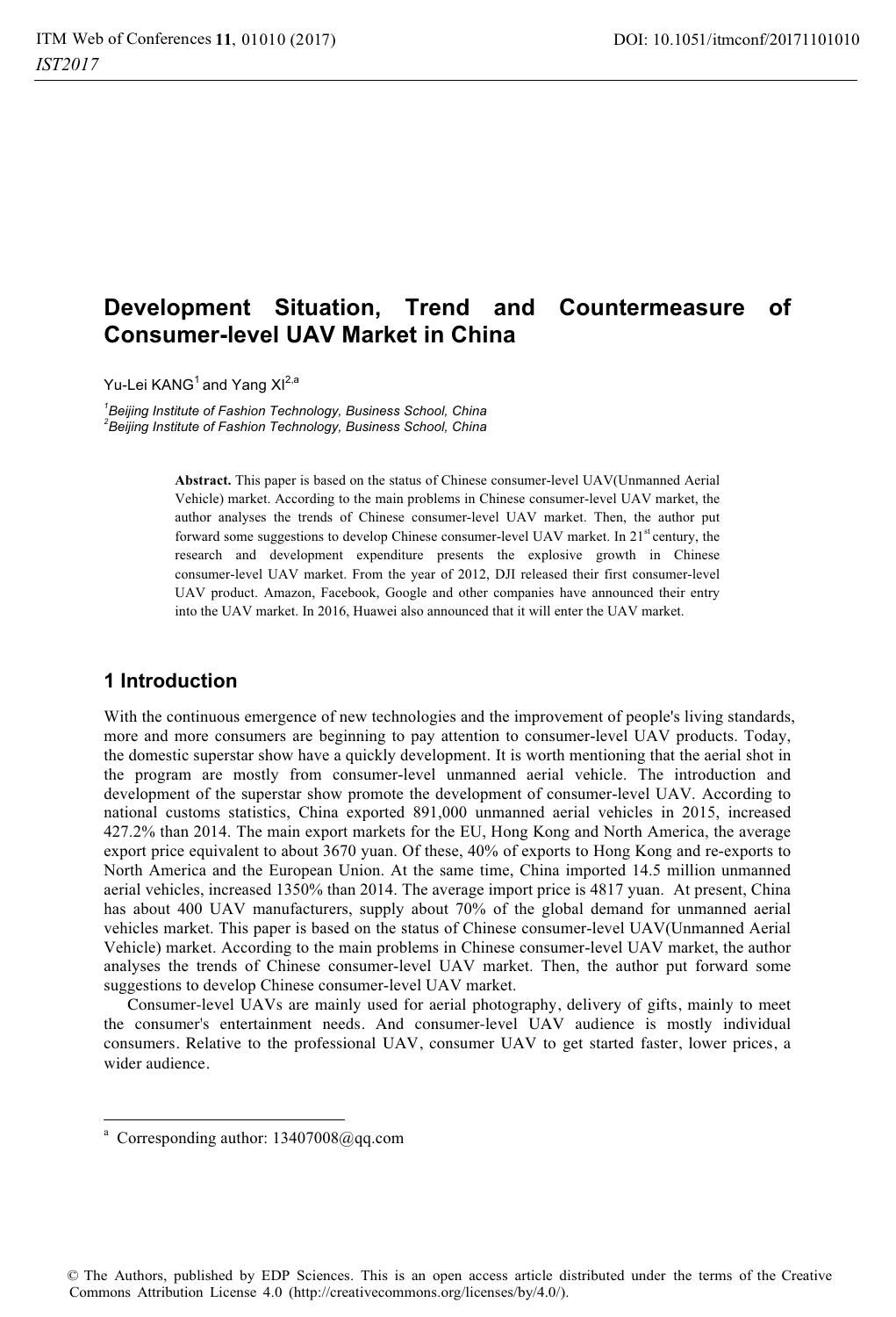## **2 Development status of consumer UAV market in china**

### **2.1 Consumer UAV market is rapidly expanding**

The KPCB (Internet Trends Research Institute) data shows that 2013-2015 global consumer UAV market size grow from 1.49 billion yuan to 11.05 billion yuan, the average annual compounded growth rate of 171.87%.China's civilian UAV market reached 2.33 billion yuan in 2015.According to DJI innovation company accounted for 70%-80%, we can estimated that China's consumer-level UAV market size is 1.75 billion yuan in 2015.

### **2.2 Upstream and downstream industry chain matures, production costs continue to decrease**

Due to the success of DJI, Parrot, 3DR and other companies in the consumer UAV market, many manufacturers with unmanned aerial vehicle (UAV) related components manufacturing capacity rapidly enter the industry. What's more, the newly entered the market of UAV companies began to enter the UAV design and manufacturing industry.

With the explosive development of the consumer UAV market, due to the large increase, the manufacturers in the upstream industry chain have greatly expanded their production scale, and finally reduced the production cost of the upstream manufacturers. Because of declining parts prices, the UAV manufacturers' profits rising, shipments continue to grow. The UAV industrial chain enter a snowball-style outbreak period.

The Table 1 shows that the price of UAV related components have a significant reduction.

| The name of<br>component   | Model                         | The price in<br>Apr.2015 (RMB) | The price in<br>Oct.2016 (RMB) | Reduction<br>$(\%)$ |
|----------------------------|-------------------------------|--------------------------------|--------------------------------|---------------------|
| Iithium battery            | 5300mAh 14.8V                 | 527                            | 280                            | 46.8%               |
| Flight control             | APM2.6 APM                    | 470                            | 399                            | 15.1%               |
| <b>GPS</b>                 | <b>APM</b>                    | 369                            | 348                            | 12.2%               |
| Frame                      | DJI-F450                      | 188                            | 169                            | 10.1%               |
| Forward and reverse<br>oar | 1047 carbon fiber<br>(a pair) | 30                             | 20                             | 33.3%               |

**Table 1.** The change of consumer-level UAV common components' price

### **2.3 More industry giants to enter the consumer market**

The global civil unmanned aerial vehicle market has entered the "civil unmanned aircraft first year" in 2016. With the DJI, 3DR, Parrot and other unmanned aerial vehicles innovation company in the consumer UAV market has achieved great success, consumer UAV market has become very popular. Amazon, Facebook, Google and other companies have announced their entry into the UAV industry. Amazon announced they would use the unmanned aircraft to delivery. It can greatly improve delivery speed and reduce labor costs.

In China, MI technology company announced they are starting the research of consumer-level UAV in 2016. What's more, they held a first flight live show by MI-UAV in May.2016. In addition to this, Jingdong announced the pace of keeping up with Amazon, plans to use UAV delivery. Tencent, Huawei and other technology companies have announced plans to enter the consumer UAV market.

### **3 The main problems of china's consumer - level UAV market**

Some scholars pointed out that the prospect of consumer UAV market is excellent. However, the imperfect industry standard system, product safety, privacy and other issues cannot be avoided. At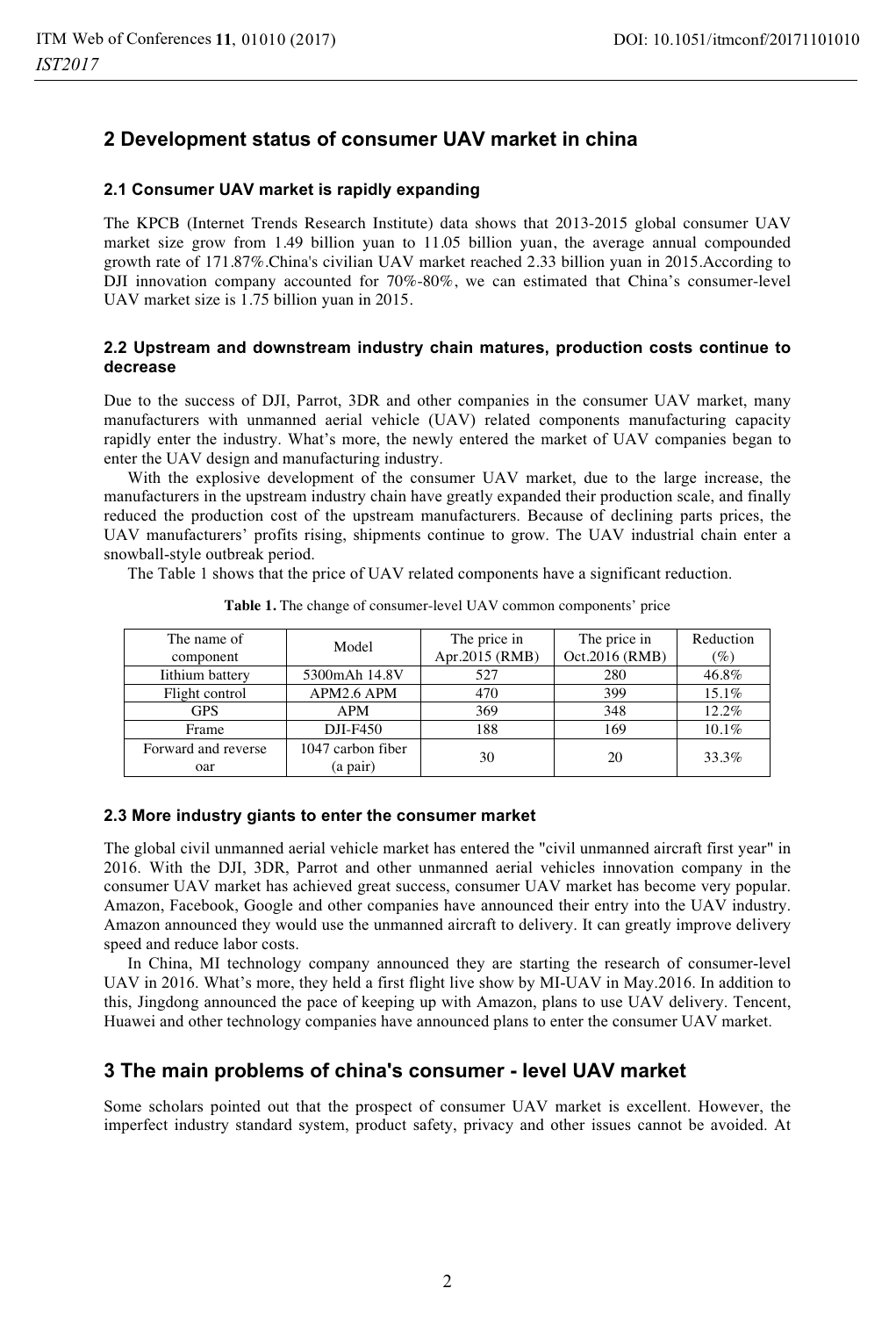present, the management of consumer-level market is far behind the development speed in China.

### **3.1 Consumer UAV flight policy requirements and standard system need to be improved**

In June.2009, the Civil Aviation Administration of China (CAAC) promulgated the Measures for Air Traffic Management of Civilian Unmanned Aerial Vehicles (UAVs), which stipulated that civil unmanned aerial vehicles (UAVs) should apply for and design airspace in accordance with relevant regulations and voluntarily accept flight management.

In November 2013, the Civil Aviation Administration of China promulgated the Provisional Regulations on Driver Pilot Management of Civil UAV Driving Aircraft Systems. The civil unmanned aerial vehicles (UAVs) were classified into micro unmanned aerial vehicles (UAVs), light unmanned aerial vehicles (UAVs), small UAVs and large unmanned aircrafts. machine. The Regulations require that these four unmanned aerial vehicles should be managed classified.

In April 2015, China Civil Aviation Authority awarded China AOPA (China Aircraft Owners and Pilots Association) UAV the access of driver qualification management. This is the second time China Civil Aviation Authority to give its authorization.

In December 2015, China Civil Aviation Administration issued a "light UAV operation requirements (Trial)", asked some unmanned aerial vehicles involved in cloud and the use of electronic fence.

In July 2016, the Civil Aviation Administration of China officially released "civil unmanned aerial vehicle pilot regulations", increase the new classification of UAVs, so that the provisions of the coverage more clearly.

Although the Chinese Civil Aviation Administration issued these regulations and standard system, but the illegal flight, UAVs crash caused by casualties still exist.

#### **3.2 Some products have security risks**

In China, the advanced consumer-level UAV technology are mostly concentrated in the DJI Innovation company, Beijing University of Aeronautics and Astronautics Institute and a small number of leading companies among the industry. At present, China has more than 400 unmanned aerial vehicles company, which means most of the consumer UAV technology is more backward. In addition, in order to obtain corporate profits, some UAV enterprises privately modified processing brand products. They can obtain the function of increased UAV load and extended battery life.

These privately changed unmanned aerial vehicle products which can not conform the requirements of scientific and security. If these products enter into the market, it will bring a huge security risk.

Due to UAV player's improper operation or violation of the provisions of the use of unmanned aerial vehicles, the number of UAV-accidents increase rapidly. US Federal Aviation Administration data show that from August 2015 to January 2016 period, only the record of the UAV security incidents there are about 600 cases. The most serious accident occurred in August 2015, an unmanned aerial vehicle UAVs will rise to the airport no-fly zone, a flight from the aircraft in just 20 feet, a great threat to the aircraft and passengers of the security.

### **3.3 The consumer-level UAV may infringe upon the privacy of people, and even facilitate the criminals committing the crime**

In 2015, a US government intelligence officer in the use of four-rotor unmanned aerial vehicle without operational experience, so that the UAV disappeared into the night sky. In the next morning, the UAV was found crashed in the White House lawn. The US government attaches great importance to this matter. The presidential security affairs of the Secret Service has launched an investigation.

In the use of UAV aerial photography, whether it is fair use or improper use, there may be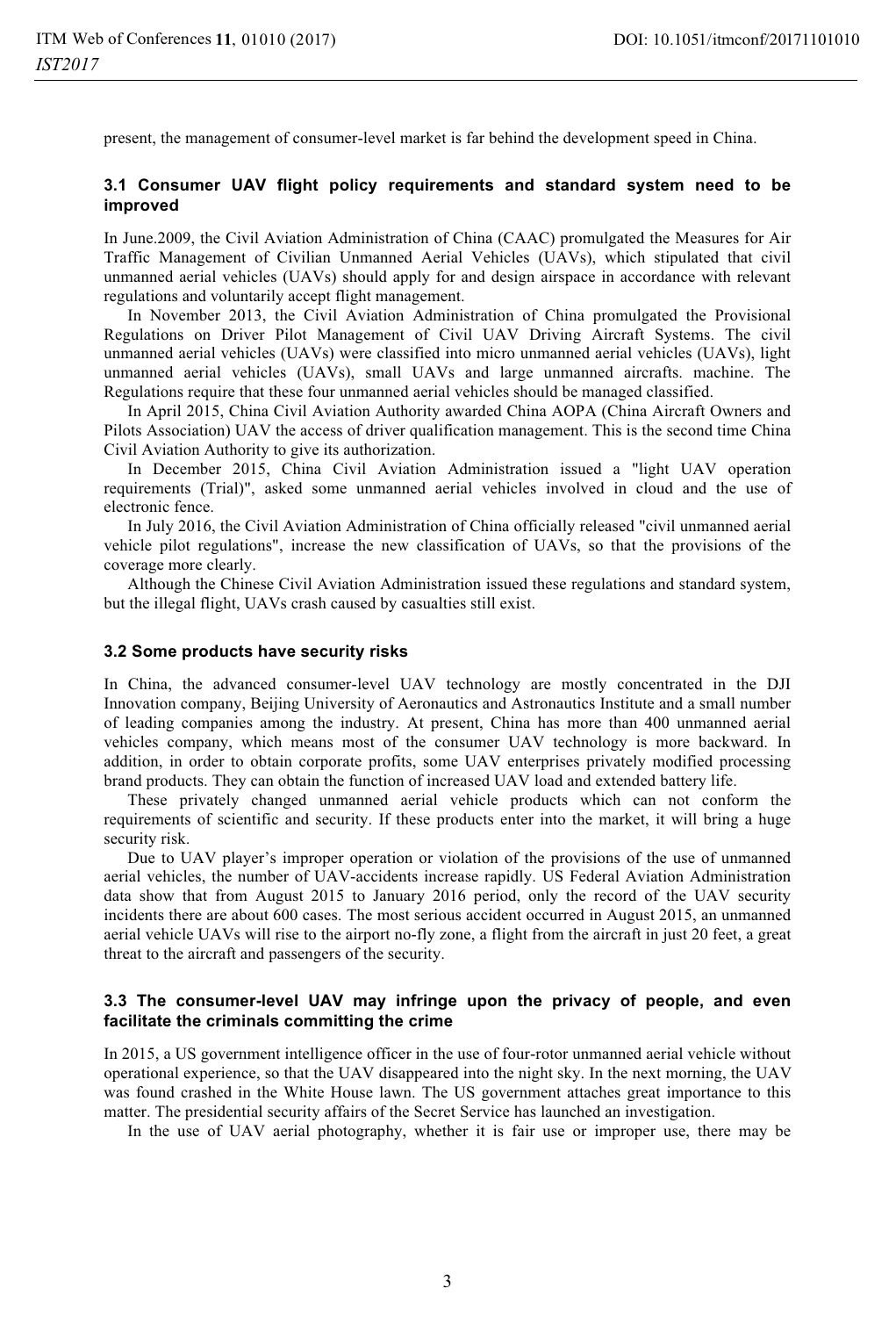violations of other people's privacy and even national security, causing unnecessary misunderstanding. Moreover, there will be criminals using unmanned aerial vehicles to deliver drugs and other criminal acts, in addition to its received in pursuit, but also by the people used to continue to challenge the legal and social bottom line.

## **4 Development trend of consumer UAV market in china**

### **4.1 Chinese consumer-level market will continue to grow**

With the Chinese consumer-level unmanned aerial vehicle technology matures, the upstream and downstream industry chain is more mature, the popular development of consumer-level UAVs into the technical threshold of the market continue to decrease. It will attract more enterprises and manufacturers to participate in the entire industry, which will undoubtedly give China's consumer-level UAV market to bring greater opportunities for development and space.

According to IDC (United States International Data Corporation) predicted that China's civilian UAV product market size will reach RMB 20 billion. The Chinese consumer-level UAV shipments will reach 300 million units.

### **4.2 The gap between the consumer-level UAV company is likely to widen**

According to the Internet public information, although the UAV flight control technology and the main components gradually began to generalize on the market, more and more advanced GPS navigation technology, advanced sensors, intelligent target recognition technology are created. The UAVs equipped with these new technology become more and more competitive.

With the continuous innovation and progress of consumer-level UAV technology, the gap between enterprises within the industry continues to expand, but the position of DJI innovation as a leader within the industry will not change in the short term. DJI have a large number of self-developed technology, including PTZ control, anti-collision technology, and through the vertical integration of management, will be assigned to a larger "cake" to get greater profits and create greater research and development of investment. And those who are not high technical capacity of enterprises will be eliminated or acquired. For example, the US leader in 3DR unmanned aerial vehicles in 2015 announced its withdrawal from the consumer UAV market.

### **4.3 Small-scale self-timer UAV will become the mainstream of the consumer-level UAV market**

As technology continues to evolve and consumer demand increases, consumer-grade UAVs will be smaller, lighter, and easier to operate in the future.

In addition, along with the rapid development of social networking and smart phones, more and more people think the self-timer is a fashion. The self-timer will be became an essential element in life. A British newspaper made a survey about the time and frequency of self-timer from 2000 women. The survey data show that these women take the average self-timer 3 times a day. What's more, they take the average self-timer 5 hours per week. However, whether it is a smart phone self-timer or self-timer shot, there will be limited by viewing angle and position. Therefore, the small self-timer UAV is not only easy to carry, but also not subject to perspective and location constraints and can view the head of any angle.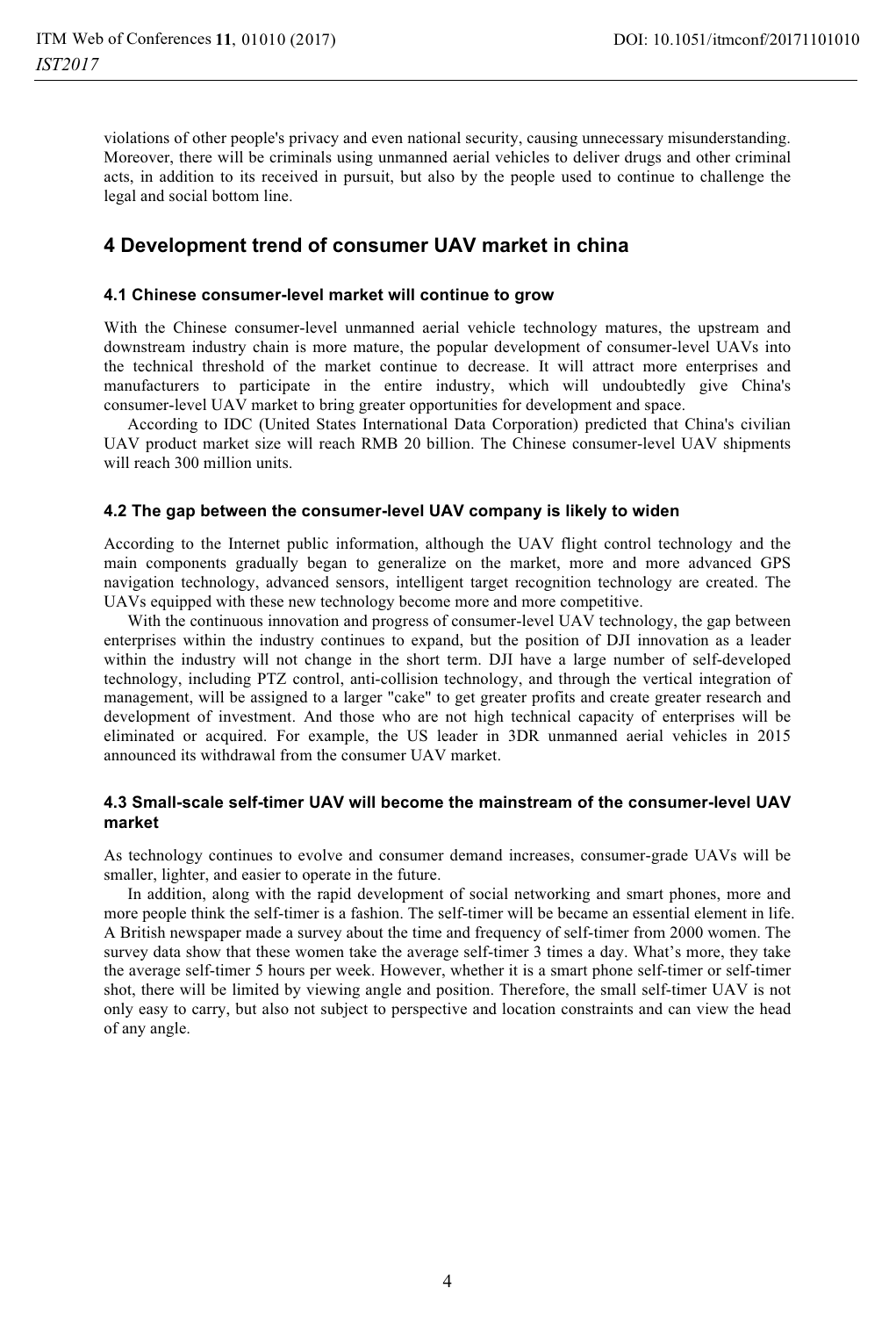# **5 Suggestions**

### **5.1 Government should update and improve the small UAV flight management policies and regulations**

With the rapid development of Chinese consumer-level UAV market, consumer-level UAV technology matures and simplifies, manufacturing costs are increasingly reduced, consumer-level UAV is no longer belongs to the professional-grade players' unique toys. More and more green hand join the queue of consumer-level UAV players, although consumer-level UAV mode of operation more and more simple, but still have some technical requirements for the players. So, these new players to join, it is easy to occur the situation of "bombing machine". We often see the news on "bombing machine" to hurt passers-by, invasion of privacy, the illegal flight and other hazards to social security News appears.

Therefore, the Chinese government should actively learn from the management experience of foreign small unmanned aerial vehicles, constantly update and improve the small UAV flight management policies and regulations for the consumption of UAV flight areas, flight distance and other flight control environment and strict management. Then, it will reduce the occurrence of unsafe events and make the whole consumer-level UAV market more healthy and safe development.

### **5.2 Enterprises should increase R & D investment, comply with the demand of market, improve independent innovation capability**

China's consumer-level unmanned aerial vehicle products in the future development trend is based on small self-timer UAV-based, this UAV has a unique feature: easy to carry. At present, zero-degree intellectual control company launched the Dobby Pocket UAV, weighing only 199g, less than the US Federal Aviation Administration limit the registration of 0.55 pounds range.

With the development of consumer-level UAV market and consumer players are constantly updated, unmanned aerial vehicles enterprises should increase investment in research and development, improve the ability of independent innovation and accelerate the upgrading of products according to market demand.

### **5.3 Consumers should improve their operational skills and social safety awareness**

At present, a large part of the consumer-level UAV accident is caused by the improper operation and inadequate awareness of owner. Of course, it can not be said that all accidents are due to this reason. With the continuous improvement of products and the strengthen management of government, consumers should also enhance our social security awareness. At the same time, consumers must show their own products in the prescribed security environment. What's more, consumers should consciously read the product operating instructions and continue to improve their operational skills, thereby reducing the consumption of UAV accidents.

### **References**

- 1. Lianbo Wang, Science & Technology and Enterprise, Research on Development and Development Trend of Unmanned Aerial Vehicle, **14**,349(2013)
- 2. Qingyu Wang, New West (theoretical version), Research on the Development of Domestic Unmanned Aerial Vehicle (UAV) Technology Based on Patent Analysis - Taking "Shenzhen Dajiang Innovation & Technology Co., Ltd" as an Example, **14**,(2016)
- 3. Greiner L.E, Harvard Business Review, Evolution and Revolution as Organization Grow,37-46,(1972)